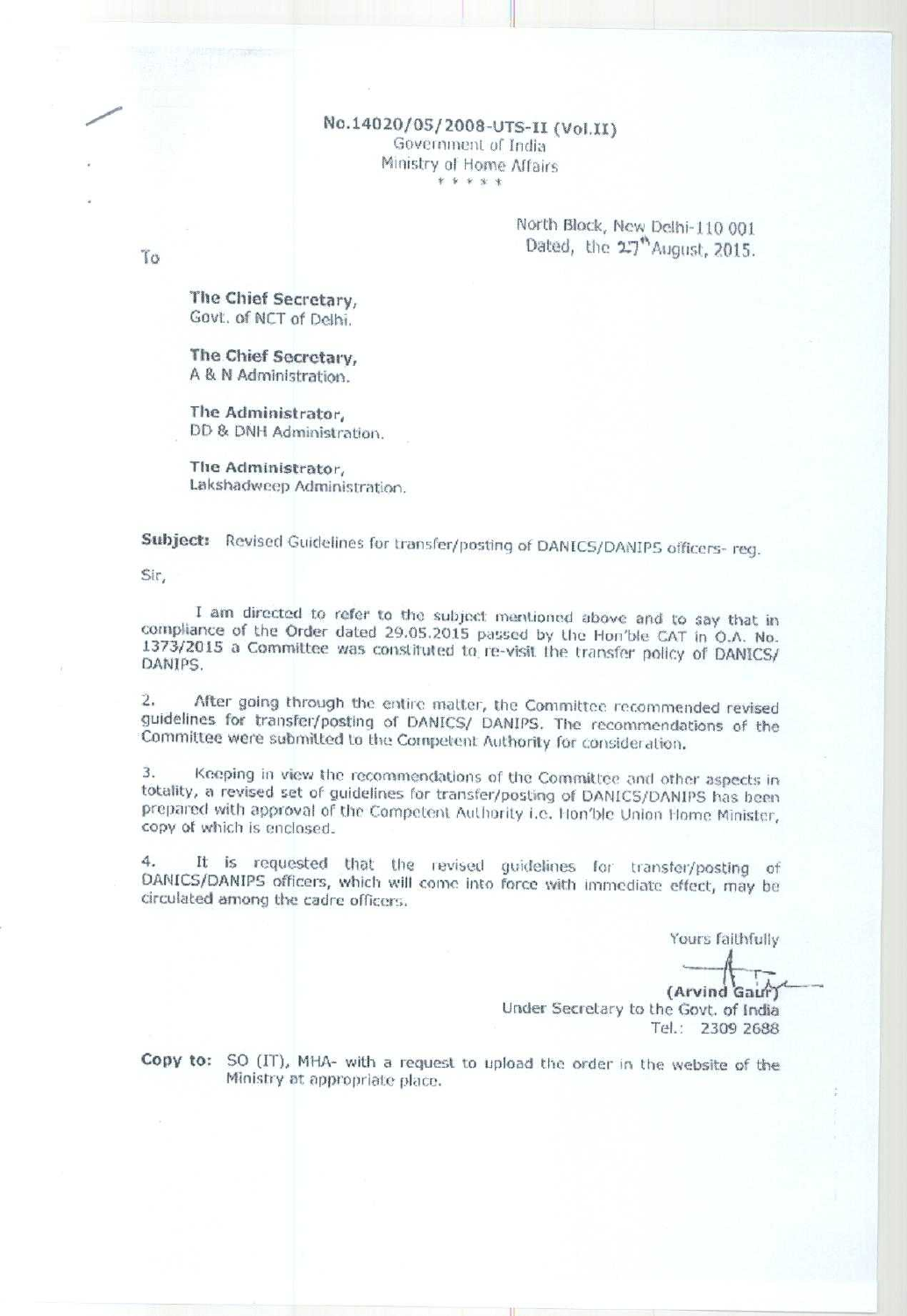## REVISED GUIDELINES FOR TRANSFER / POSTING OF **DANICS/DANIPS OFFICERS**

The Delhi, Andaman & Nicobar, Lakshadweep, Daman and Diu and Dadra and Nagar Haveli (Civil) Services (DANICS) and Delhi, Andaman & Nicobar, Lakshadweep, Daman and Diu and Dadra and Nagar Haveli (Police) Services (DANIPS) provide officers to administer the Civil and Police Administration, respectively, of the Union Territory segments, i.e., Delhi, Andaman & Nicobar, Lakshadweep, Daman and Diu and Dadra and Nagar Haveli (to be categorized 'hereinafter' as Delhi and the outlying segments comprising the remaining UT segments). DANICS and DANIPS officers are liable to be transferred from one Union Territory to the other.

It has to be ensured that no constituent segment serviced by the Cadre remains starved of Cadre officers and that onus to serve in the constituents outside Delhi and also in Delhi is shared among the officers equitably. In the interest of cadre management and transparency in transfer/posting of the DANICS/DANIPS officers, following guidelines for transfer/posting of DANICS/DANIPS officers are framed.

The tenure of the DANICS/ DANIPS officers in the 'outlying  $(i)$ segments' will be as follows:

The promotee DANICS/DANIPS officers will have to serve in one of the outlying segments for a minimum period of 2 years. The direct recruit officers are required to serve in the outlying segments in two spells  $\sim$  the first spell will be of minimum 3 years and the second will be of minimum 2 years. However, the number of stints and duration in outlying segments may vary subject to availability of suitable officers.

 $(ii)$ The following periods will be excluded from the calculation of tenure spent in outlying segments:

- Period spent on long leave, including study leave.  $(a)$
- $(b)$ Period spent on a training course of duration longer than six weeks.
- Duration of posting as Deputy Resident Commissioner etc.  $(c)$ or any administrative duty of the outlying UT administration. based in Delhi for a period of 15 days or more.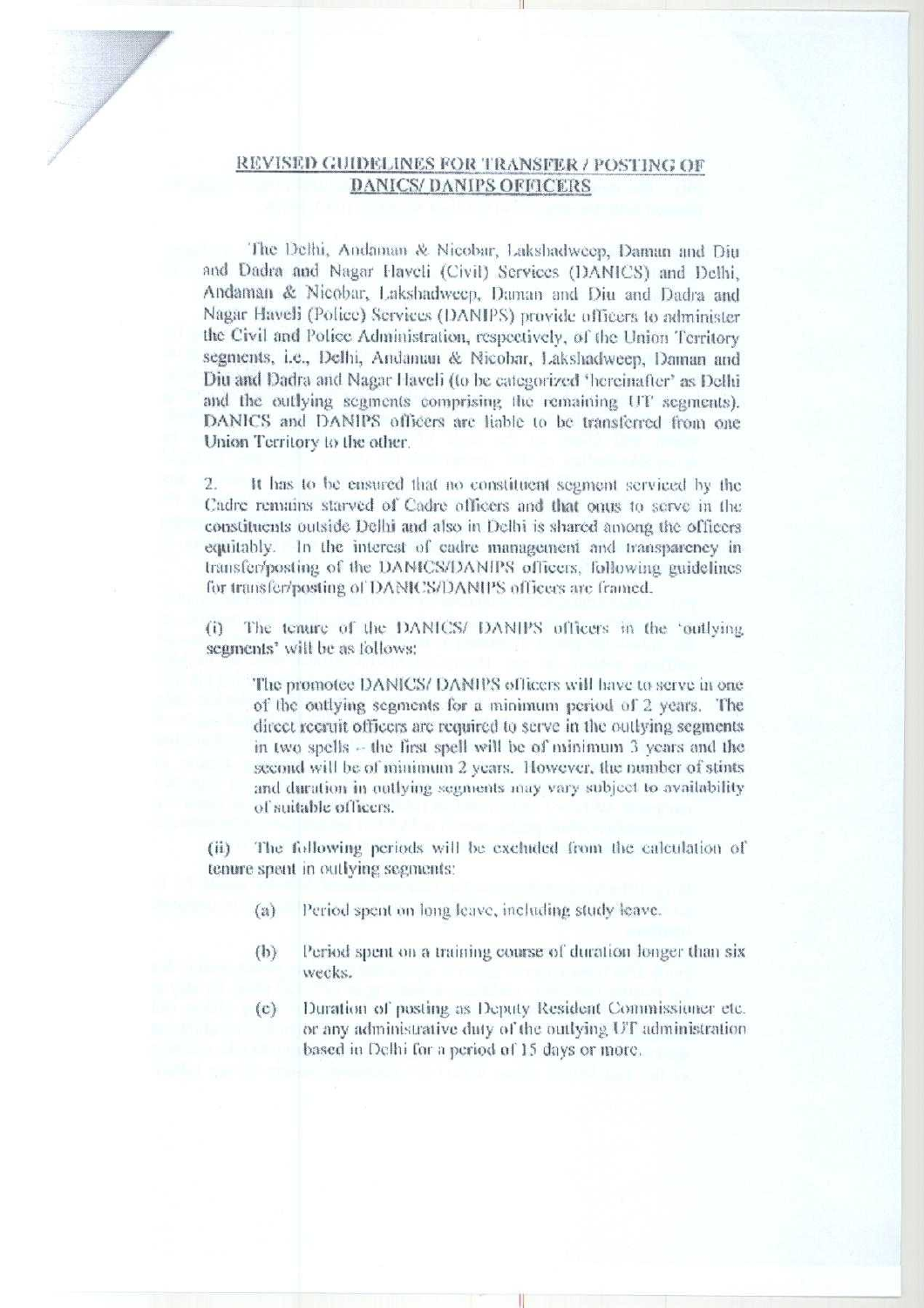(iii) The transfer and posting of DANICS/ DANIPS officer would be decided with the approval of the Joint Secretary (UT), MHA.

(iv) Seniority list of officers in each grade may be prepared. Officers, normally, may be posted to the outlying segments on the basis of seniority.

If the request of any officer to defer his first outlying posting for  $(v)$ one reason or the other is accepted, it will have no consequential effect on his second outlying posting. The second outlying posting will be ordered in accordance with the seniority list irrespective of the period of posting of the first outlying posting. The second outlying posting of such officer, which will come on the basis of the seniority list, will not be deferred/cancelled on the ground that the period of posting in Delhi between two postings is less as compared to the others. Further, any officer, whose request for deferment of outlying posting is deferred, for one reason or the other, will be debarred from getting promotion or going on deputation/ training etc. till he/she joins in outlying segment in compliance of the order of the Ministry.

(vi) Due to the service conditions of DANICS/DANIPS and the number of officers/vacancies available in these cadres, it is not possible to distinguish the places of posting as hard/soft areas. The place of second outlying posting of any DANICS/DANIPS officer will be decided irrespective of the fact that where he/she remained posted during his first outlying tenure. However, the DANICS/DANIPS officer who has done his first posting at DD&DNH will not normally be posted again at DD&DNH. Further, while deciding the posting of DANICS/DANIPS officers after their induction to IAS/IPS, their posting profile in DANICS/DANIPS will be considered. The officers who have done two tenures at A&N or Lakshadweep in DANICS/DANIPS, will be given due consideration while getting posted in IAS/IPS against those who have not done any posting or have done only a single tenure in these UTs.

(vii) Primary consideration for inter-constituent transfer would be to ensure availability of the officers in outlying constituents in adequate numbers.

(viii) Due regard may be given to representation of an officer, who is due for transfer but whose children are studying in  $10^{46}$  /12<sup>th</sup> class, for stay in Delhi or other place of his posting. For this purpose, every officer will notify MHA at the heginning of academic session that his/her child has entered 10<sup>th</sup>/ 12<sup>th</sup> class so that MHA gets the opportunity to take due note of the fact before taking a decision regarding posting of the officer.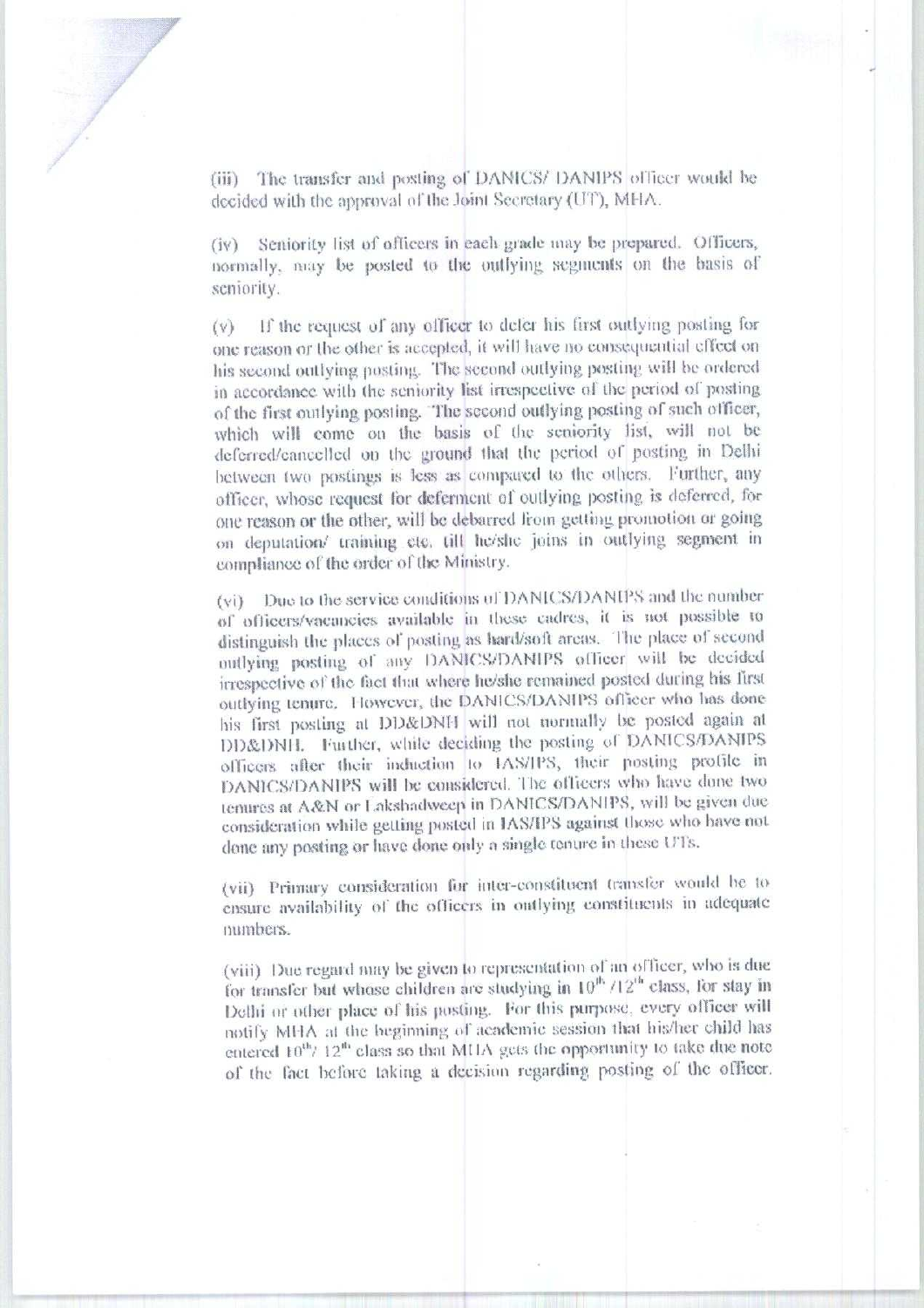However, such officer should also submit an undertaking in writing that he /she is willing to be relocated outside the segment on transfer after his/her child has completed  $10^{6}/12^{n}$  Class. In order to ensure availability of officers and to fairly distribute the onus of serving in the outlying segment, the continuance in Delhi / any segment on the ground that child is studying in 10<sup>th</sup>/12<sup>th</sup> Standard may be subject to availability of officers in outlying segments.

(ix) The officers whose retirement is due within two years may not, normally, be posted in the outlying segments. However, at the request of the officer, his/her transfer/ retention at an outlying constituent may be permitted even on the verge of retirement. It is further clarified that this stipulation will not be applicable to those officers, who resort to delaying tactics on one account or the other to avoid getting posted to outlying segments.

The officer willing to be posted or continued in outlying segment,  $(x)$ may make a representation in that regard and the same would be considered and they may be allowed to do so subject to availability/requirement of officers.

(xi) Husband and wife may, subject to availability of posts, be posted in the same constituent in accordance with the extant instructions of the Govt. of India.

(xii) The officer would be relieved to join a segment on transfer within 15 days from the effective date of transfer. Should non-compliance of orders persist, he/she would be deemed 'stand relieved', his/her salary stopped, issued 'displeasure' with the approval of the competent authority and debarred from getting promotion or going on deputation. The onus of joining a segment will lie on the officer.

(xiii) Medical certificate, furnished by an officer in order to seek his transfer or cancellation of transfer on medical grounds would be placed in his ACR dossier and a note to that effect will be made in the column relating to State of health in the ACR of the relevant period.

(xiv) Transfer orders once issued after due consideration will be strictly enforced. Disciplinary action may be initiated against those officers who bring extraneous pressures for cancellation of the transfer orders. Moreover, in each case, a record shall be kept in the ACR dossier of the officer concerned to this effect.

(xv) Notwithstanding anything contained in this policy, Ministry of Home Affairs has the absolute right, if necessary, to transfer or post any